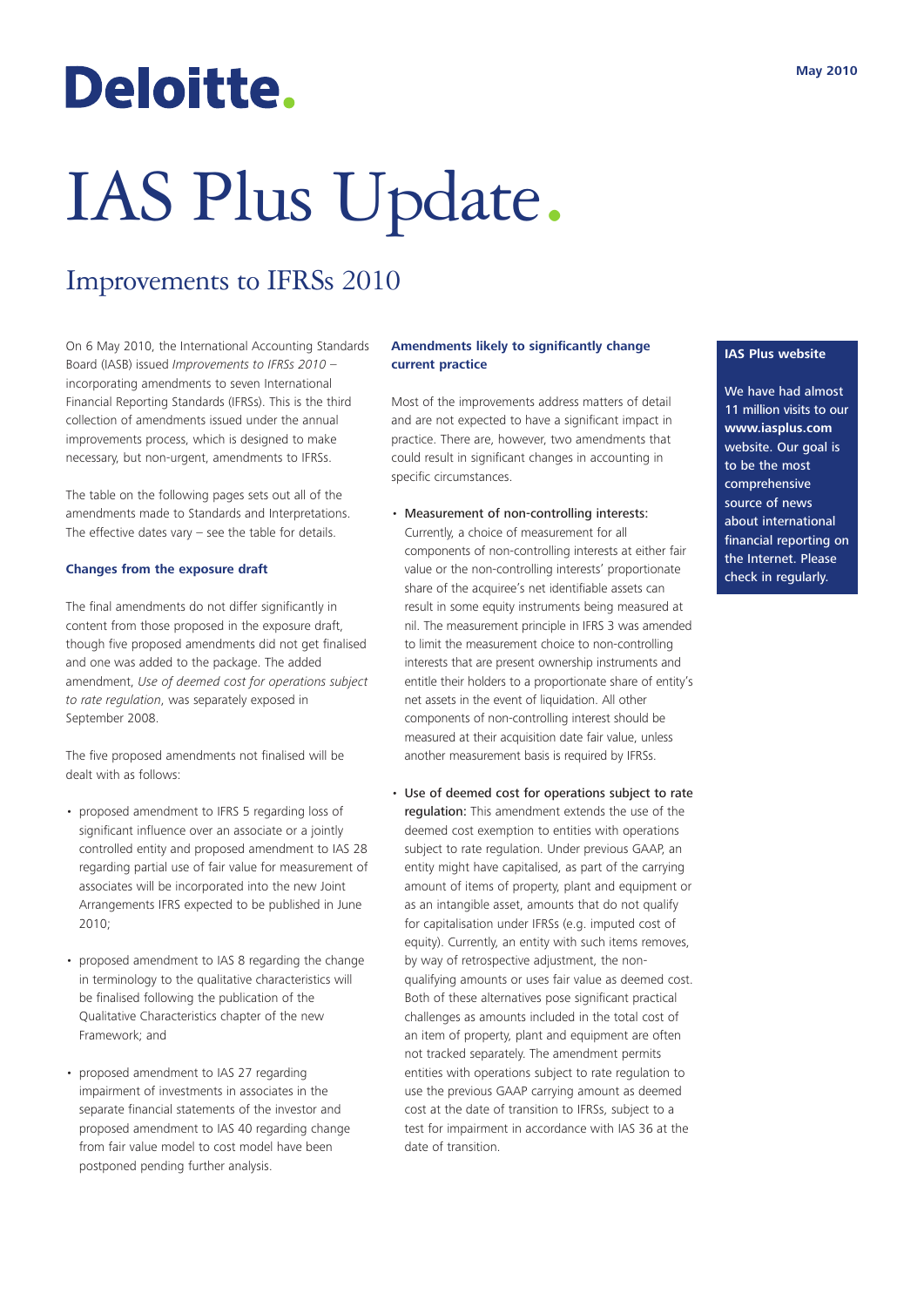#### **Detail of amendments**

| <b>Standard</b>                                                                                  | <b>Topic</b>                                                                                                                                                               | Amendment                                                                                                                                                                                                                                                                                                                                                                                                                                                                                                                                                                                    | <b>Effective date and transition</b>                                                                                                                                                        |
|--------------------------------------------------------------------------------------------------|----------------------------------------------------------------------------------------------------------------------------------------------------------------------------|----------------------------------------------------------------------------------------------------------------------------------------------------------------------------------------------------------------------------------------------------------------------------------------------------------------------------------------------------------------------------------------------------------------------------------------------------------------------------------------------------------------------------------------------------------------------------------------------|---------------------------------------------------------------------------------------------------------------------------------------------------------------------------------------------|
| IFRS 1<br>First-time Adoption of<br><b>International Financial</b><br><b>Reporting Standards</b> | Accounting policy<br>changes in the year of<br>adoption                                                                                                                    | Clarifies that, if a first-time adopter changes its accounting policies<br>or its use of the exemptions in IFRS 1 after it has published an<br>interim financial report in accordance with IAS 34 Interim Financial<br>Reporting but before its first IFRS financial statements are issued,<br>it should explain those changes and update the reconciliations<br>between previous GAAP and IFRSs. The requirements in IAS 8 do<br>not apply to such changes.                                                                                                                                 | Effective for annual periods beginning<br>on or after 1 January 2011. Earlier<br>application permitted.                                                                                     |
|                                                                                                  | Revaluation basis as<br>deemed cost                                                                                                                                        | Clarifies that a first-time adopter is permitted to use an event-<br>driven fair value as 'deemed cost' at the measurement date for<br>measurement events that occurred after the date of transition to<br>IFRSs but during the period covered by the first IFRS financial<br>statements. Any resulting adjustment shall be recognised directly<br>in equity at the measurement date.                                                                                                                                                                                                        | Effective for annual periods beginning<br>on or after 1 January 2011. Earlier<br>application permitted.                                                                                     |
|                                                                                                  | Use of deemed cost for<br>operations subject to rate<br>regulation                                                                                                         | Specifies that a first time adopter may elect to use the previous<br>GAAP carrying amount of items of property plan and equipment or<br>intangibles that are, or were, used in operations subject to rate<br>regulations. This election is available on an item by item basis.                                                                                                                                                                                                                                                                                                               | Effective for annual periods beginning<br>on or after 1 January 2011. Earlier<br>application permitted.                                                                                     |
| <b>IFRS 3</b><br><b>Business Combinations</b><br>(2008)                                          | Measurement of<br>non-controlling interests                                                                                                                                | Specifies that the option to measure non-controlling interests<br>either at fair value or at the proportionate share of the acquiree's<br>net identifiable assets at the acquisition date under IFRS 3(2008)<br>applies only to non-controlling interests that are present<br>ownership interests and entitle their holders to a proportionate<br>share of the acquiree's net assets in the event of liquidation. All<br>other components of non-controlling interests should be measured<br>at their acquisition date fair value, unless another measurement<br>basis is required by IFRSs. | Effective for annual periods beginning<br>on or after 1 July 2010. To be applied<br>prospectively from the date the entity<br>first applied IFRS 3(2008). Earlier<br>application permitted. |
|                                                                                                  | Un-replaced and<br>voluntary replaced share-<br>based payment awards                                                                                                       | Specifies that the current requirement to measure awards of the<br>acquirer that replace acquiree share-based payment transactions in<br>accordance with IFRS 2 at the acquisition date ('market-based<br>measure') applies also to share-based payment transactions of the<br>acquiree that are not replaced.                                                                                                                                                                                                                                                                               | Effective for annual periods beginning<br>on or after 1 July 2010. To be applied<br>prospectively from the date the entity<br>first applied IFRS 3(2008). Earlier<br>application permitted. |
|                                                                                                  |                                                                                                                                                                            | Specifies that the current requirement to allocate the market-based<br>measure of replacement awards between the consideration<br>transferred for the business combination and post-combination<br>remuneration applies to all replacement awards regardless of<br>whether the acquirer is obliged to replace the awards or does so<br>voluntarily.                                                                                                                                                                                                                                          |                                                                                                                                                                                             |
|                                                                                                  | <b>Transitional requirements</b><br>for contingent<br>consideration from a<br>business combination<br>that occurred before the<br>effective date of<br><b>IFRS 3(2008)</b> | Clarifies that IAS 32 Financial Instruments: Presentation, IAS 39<br>Financial Instruments: Recognition and Measurement and IFRS 7<br>Financial Instruments: Disclosures do not apply to contingent<br>consideration that arose from business combinations whose<br>acquisition dates preceded the application of IFRS 3(2008).                                                                                                                                                                                                                                                              | Effective for annual periods beginning<br>on or after 1 July 2010. Earlier<br>application permitted.                                                                                        |
| <b>IFRS 7</b><br><b>Financial Instruments:</b><br><b>Disclosures</b>                             | Clarifications of<br>disclosures                                                                                                                                           | Encourages qualitative disclosures in the context of the<br>quantitative disclosure required to help users to form an overall<br>picture of the nature and extent of risks arising from financial<br>instruments.                                                                                                                                                                                                                                                                                                                                                                            | Effective for annual periods beginning<br>on or after 1 January 2011. Earlier<br>application permitted.                                                                                     |
|                                                                                                  |                                                                                                                                                                            | Clarifies the required level of disclosure around credit risk and<br>collateral held and provides relief from disclosure of renegotiated<br>loans.                                                                                                                                                                                                                                                                                                                                                                                                                                           |                                                                                                                                                                                             |
| IAS <sub>1</sub><br>Presentation of<br><b>Financial Statements</b>                               | <b>Clarification of statement</b><br>of changes in equity                                                                                                                  | Clarifies that an entity may present the analysis of other<br>comprehensive income by item either in the statement of changes<br>in equity or in the notes to the financial statements.                                                                                                                                                                                                                                                                                                                                                                                                      | Effective for annual periods beginning<br>on or after 1 January 2011. Earlier<br>application permitted.                                                                                     |
| <b>IAS 27</b><br>Consolidated and<br>Separate Financial<br>Statements (2008)                     | Transitional requirements<br>for consequential<br>amendments as a result<br>IAS 27 (2008)                                                                                  | Clarifies that the amendments made to IAS 21 The Effects of<br>Changes in Foreign Rates, IAS 28 Investments in Associates and<br>IAS 31 Interests in Joint Ventures as a result of IAS 27(2008) should<br>be applied prospectively (with the exception of paragraph 35 of<br>IAS 28 and paragraph 46 of IAS 31, which should be applied<br>retrospectively).                                                                                                                                                                                                                                 | Effective for annual periods beginning<br>on or after 1 July 2010. Earlier<br>application permitted.                                                                                        |